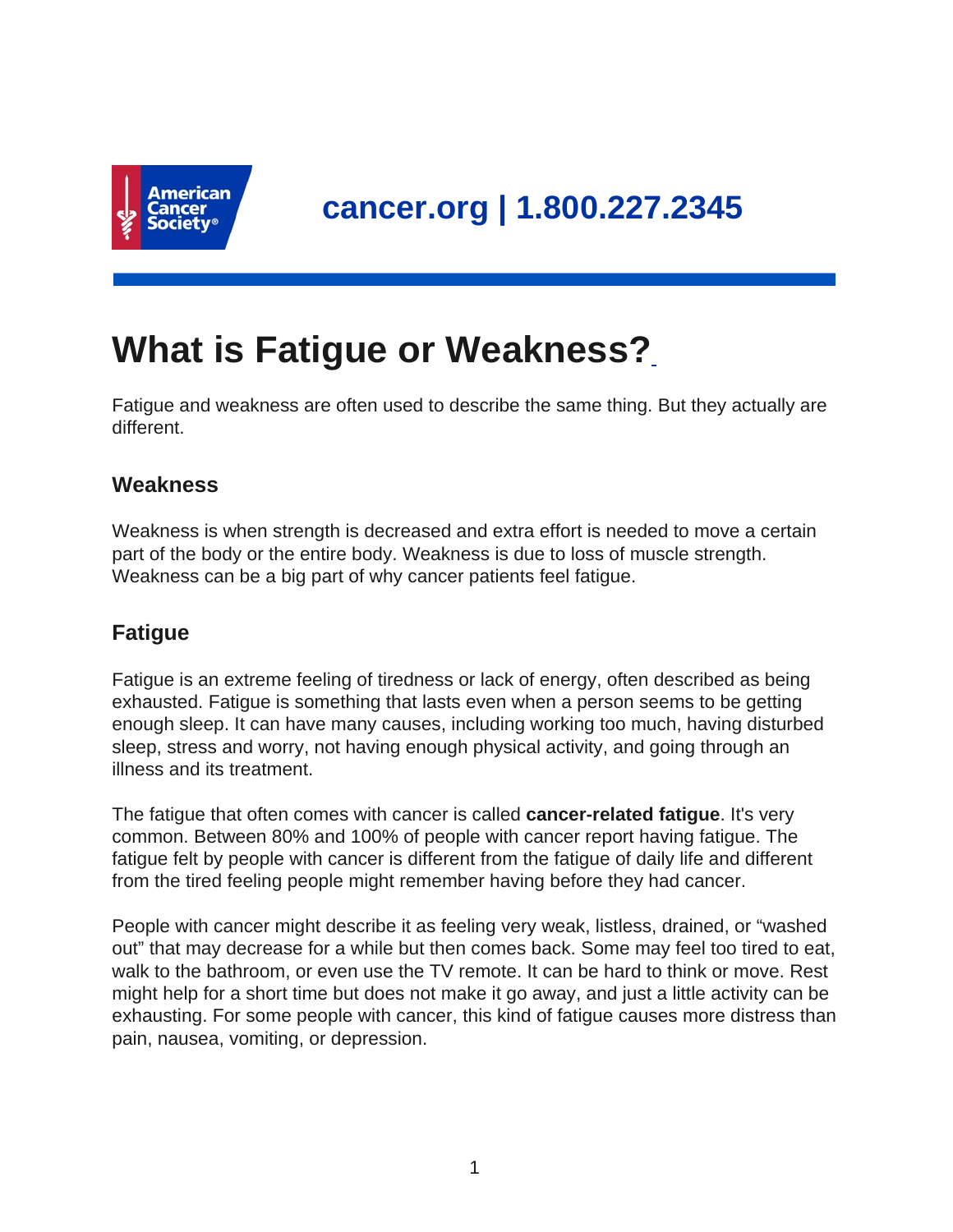## **What causes fatigue and weakness ?**

In people with cancer, weakness might be caused by having and recovering from surgery, low blood counts or low electrolyte (blood chemistry) levels, infection, or changes in hormone levels.

However, the causes of cancer-related fatigue are often harder to determine because there are often many factors involved. It might be from the cancer itself and/or a side effect of the cancer treatment. How cancer and treatment might cause fatigue is not well understood, but some possible reasons are:

- Cancer and cancer treatment can change normal protein and hormone levels that are linked to inflammatory processes which can cause or worsen fatigue.
- Treatments kill normal cells and cancer cells, which leads to a build-up of cell waste. Your body uses extra energy to clean up and repair damaged tissue.
- Cancer forms toxic substances in the body that change the way normal cells work.

Besides direct effects of cancer and its treatment, people with cancer often also experience other things that can add together to increase fatigue. These are things like surgery, stress and worry, changes in activity level, and changes in blood counts, electrolytes, and hormone levels.

## **How long does fatigue or weakness last?**

Fatigue that is due to cancer and its treatment can last for weeks, months, or years. It often continues after treatment ends.

- For people who have  $\frac{\text{surgery}}{}$  $\frac{\text{surgery}}{}$  $\frac{\text{surgery}}{}$  for cancer with no other treatment, fatigue often decreases or goes away over time as they recover from surgery.
- For people getting [chemotherapy](https://www.cancer.org/content/cancer/en/treatment/treatments-and-side-effects/treatment-types/chemotherapy.html)<sup>2</sup>, [targeted therapy](https://www.cancer.org/content/cancer/en/treatment/treatments-and-side-effects/treatment-types/targeted-therapy.html)<sup>3</sup>, or [immunotherapy](https://www.cancer.org/content/cancer/en/treatment/treatments-and-side-effects/treatment-types/immunotherapy.html)<sup>4</sup>in cycles, fatigue often gets worse at first and may get better until the next treatment, when the pattern starts again.
- For those getting [radiation](https://www.cancer.org/content/cancer/en/treatment/treatments-and-side-effects/treatment-types/radiation.html)<sup>5</sup> therapy, fatigue usually gets worse as the treatment goes on and often lessens within a few months after treatment is complete.

Fatigue can:

- Differ from one day to the next in how bad it is and how much it bothers you
- Be overwhelming and make it hard for you to feel well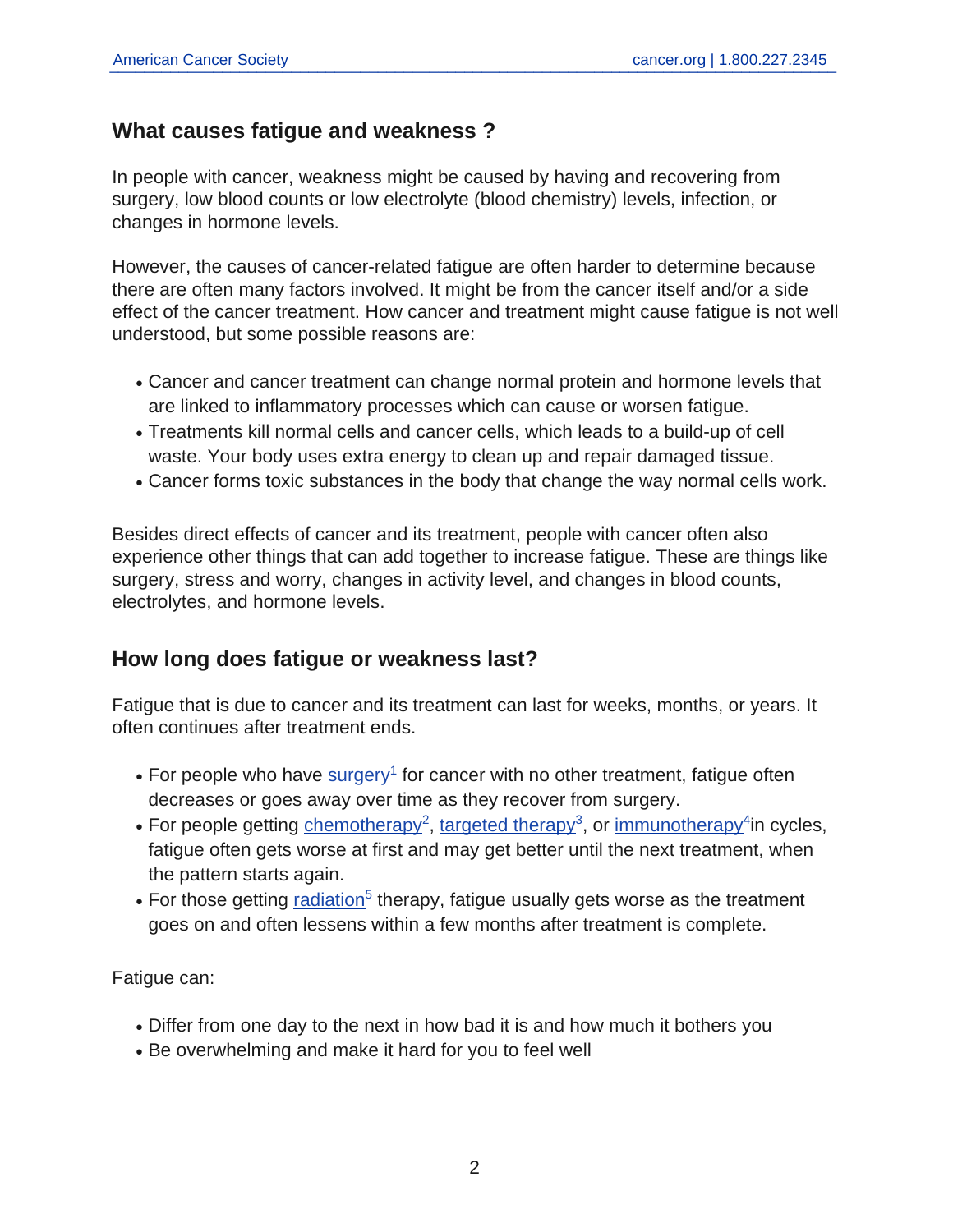- Make it hard for you to be with your friends and family
- Make it hard for you to do things you normally do, including going to work
- Make it harder for you to follow your cancer treatment plan.

## **What to look for**

- You feel tired and it doesn't get better with rest or sleep, it keeps coming back, or it becomes severe.
- You're more tired than usual during or after an activity.
- You're feeling tired and it's not related to an activity.
- You're too tired to do the things you normally do.
- Your arms and legs feel heavy and hard to move.
- You have no energy.
- You feel very weak.
- You spend more time in bed and/or sleep more. Or, you may have trouble sleeping.
- You stay in bed for more than 24 hours.
- You become confused or can't concentrate or focus your thoughts.
- Your tiredness disrupts your work, social life, or daily routine.

It may be hard for you to talk about it, but tell your cancer care team about your fatigue. Tell them how it's affecting your life. Someone on your team should be able to help you if they know you're having this problem. [Managing fatigue](https://www.cancer.org/content/cancer/en/treatment/treatments-and-side-effects/physical-side-effects/fatigue/managing-cancer-related-fatigue.html)<sup>6</sup> is part of good cancer care. Work with your cancer care team to find and treat the causes of your fatigue.

## **Hyperlinks**

- 1. [www.cancer.org/treatment/treatments-and-side-effects/treatment](https://www.cancer.org/treatment/treatments-and-side-effects/treatment-types/surgery.html)[types/surgery.html](https://www.cancer.org/treatment/treatments-and-side-effects/treatment-types/surgery.html)
- 2. [www.cancer.org/treatment/treatments-and-side-effects/treatment](https://www.cancer.org/treatment/treatments-and-side-effects/treatment-types/chemotherapy.html)[types/chemotherapy.html](https://www.cancer.org/treatment/treatments-and-side-effects/treatment-types/chemotherapy.html)
- 3. [www.cancer.org/treatment/treatments-and-side-effects/treatment-types/targeted](https://www.cancer.org/treatment/treatments-and-side-effects/treatment-types/targeted-therapy.html)[therapy.html](https://www.cancer.org/treatment/treatments-and-side-effects/treatment-types/targeted-therapy.html)
- 4. [www.cancer.org/treatment/treatments-and-side-effects/treatment](https://www.cancer.org/treatment/treatments-and-side-effects/treatment-types/immunotherapy.html)[types/immunotherapy.html](https://www.cancer.org/treatment/treatments-and-side-effects/treatment-types/immunotherapy.html)
- 5. [www.cancer.org/treatment/treatments-and-side-effects/treatment-](https://www.cancer.org/treatment/treatments-and-side-effects/treatment-types/radiation.html)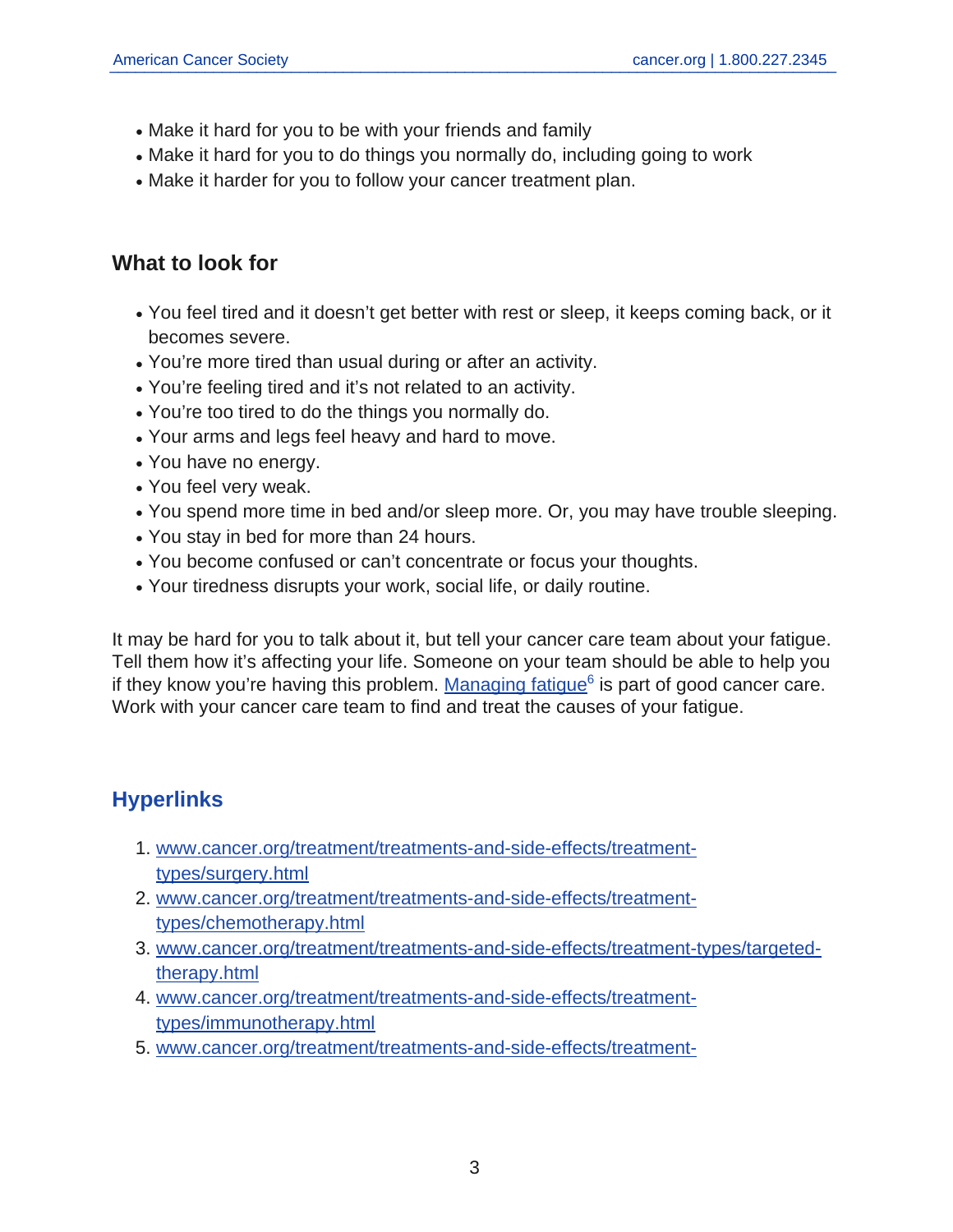[types/radiation.html](https://www.cancer.org/treatment/treatments-and-side-effects/treatment-types/radiation.html)

6. [www.cancer.org/treatment/treatments-and-side-effects/physical-side](https://www.cancer.org/treatment/treatments-and-side-effects/physical-side-effects/fatigue/managing-cancer-related-fatigue.html)[effects/fatigue/managing-cancer-related-fatigue.html](https://www.cancer.org/treatment/treatments-and-side-effects/physical-side-effects/fatigue/managing-cancer-related-fatigue.html)

#### **References**

Bower JE, Bak K, Berger A, et al. Screening, assessment, and management of fatigue in adult survivors of cancer: an American Society of Clinical Oncology clinical practice guideline adaptation. J Clin Oncol. 2014;32(17):1840-1850.

Brell JM, Jones LW. Fatigue. In Niederhuber JE, Armitage JO, Kastan MB, Doroshow JH, Tepper JE, eds. Abeloff's Clinical Oncology. 6th ed. Philadelphia, PA: Elsevier; 2020:676- 681.

Mitchell SA. Fatigue. In Brown CG, ed. A Guide to Oncology Symptom Management. 2nd ed. Pittsburgh, PA: Oncology Nursing Society; 2015:385-419.

National Comprehensive Cancer Network. (NCCN). Cancer-related fatigue. Version 1.2019. Accessed at www.nccn.org/professionals/physician\_gls/f\_guidelines.asp on September 18, 2019.

Oncology Nursing Society (ONS). Symptom interventions: Fatigue. Accessed at https://www.ons.org/pep/fatigue on January 2, 2020.

Qu D, Zhang Z, Yu X, et al. Psychotropic drugs for the management of cancer-related fatigue: a systematic review and meta-analysis. Eur J Cancer Care (Engl). 2015 Oct 21. doi: 10.1111/ecc.12397. [Epub ahead of print]

Last Medical Review: February 1, 2020 Last Revised: February 1, 2020

### **Written by**

The American Cancer Society medical and editorial content team [\(www.cancer.org/cancer/acs-medical-content-and-news-staff.html\)](https://www.cancer.org/content/cancer/en/cancer/acs-medical-content-and-news-staff.html)

Our team is made up of doctors and oncology certified nurses with deep knowledge of cancer care as well as journalists, editors, and translators with extensive experience in medical writing.